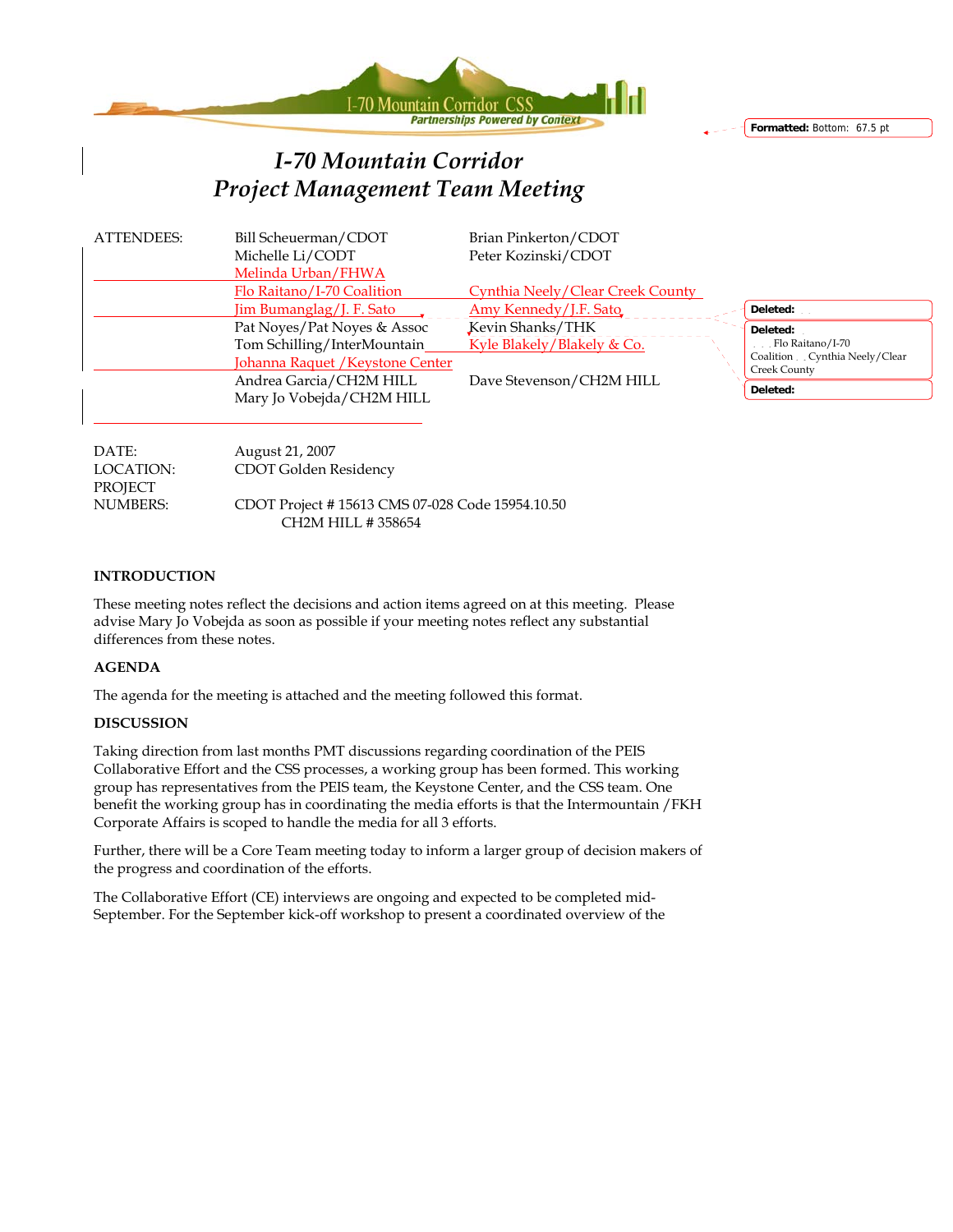

The outline for the media kit was reviewed. This plan was specifically laid out for the CSS process; however, all of the media will be coordinated among the projects. Messages for each process will be consistent.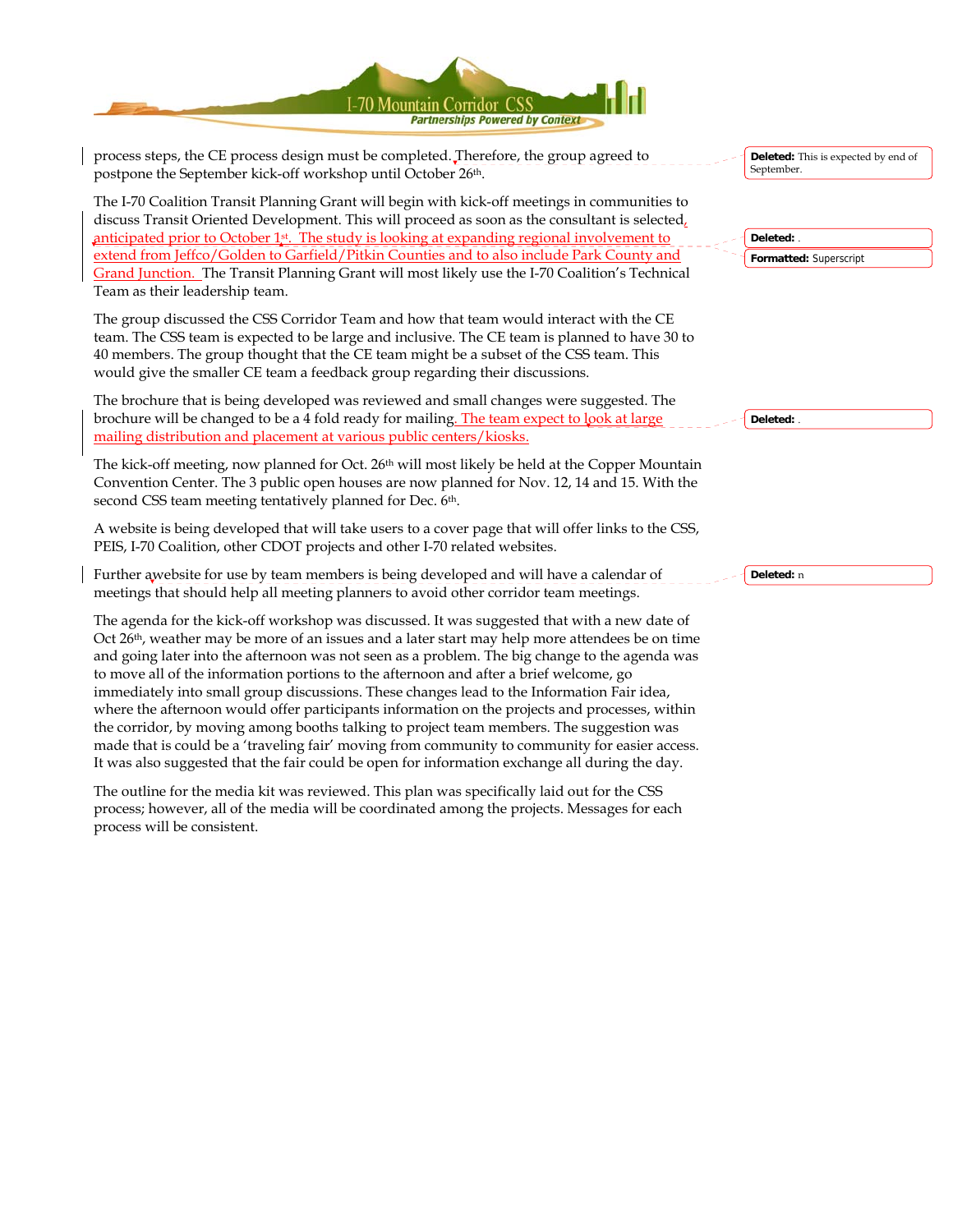

# *I-70 CSS*

*Project Management Team Meeting* 

CDOT Project Number 15613 CMS 07-028 CDOT Code 15954.10.50 CH2M HILL Project Number 358654

Tuesday August 21, 2007

9:00 a.m. to 11:30 a.m.

**AGENDA** 

## **1. Schedule for Today's Meetings:**

| Time               | Description/Purpose |
|--------------------|---------------------|
| $9:00a - 11:30a$   | <b>CSS PMT</b>      |
|                    |                     |
| $12:00 p - 1:30 p$ | I-70 Core Team      |
|                    |                     |
| $2:00 p - 3:00 p$  | PEIS PMT            |

# **2. Schedule for Upcoming Meetings:**

| Date             | Time              | Location       | <b>Description/Purpose</b> |
|------------------|-------------------|----------------|----------------------------|
| August 21, 2007  | 9:00 $a - 1:30 p$ | Golden         | PMT Meetings & Core Team   |
|                  |                   | Residency      |                            |
|                  |                   |                |                            |
| September 18,    | 9:00 $a - 1:30 p$ | Golden         | PMT Meetings & Core Team   |
| 2007             |                   | Residency      |                            |
|                  |                   |                |                            |
| September 28,    | $9:00a - 1:30p$   | Summit County  | Corridor Team Kick-Off     |
| 2007             |                   |                |                            |
|                  |                   |                |                            |
| Oct 15, 17, 18   | $5:00 p - 8:00 p$ | Summit, Eagle, | Public Open Houses         |
|                  |                   | Clear Creek    |                            |
|                  |                   |                |                            |
| October 23, 2007 | $9:00a - 1:30p$   | Golden         | PMT Meetings & Core Team   |
|                  |                   | Residency      |                            |
|                  |                   |                |                            |
| October 26, 2007 | $9:00a - 1:30p$   | Summit County  | Corridor Team Workshop     |